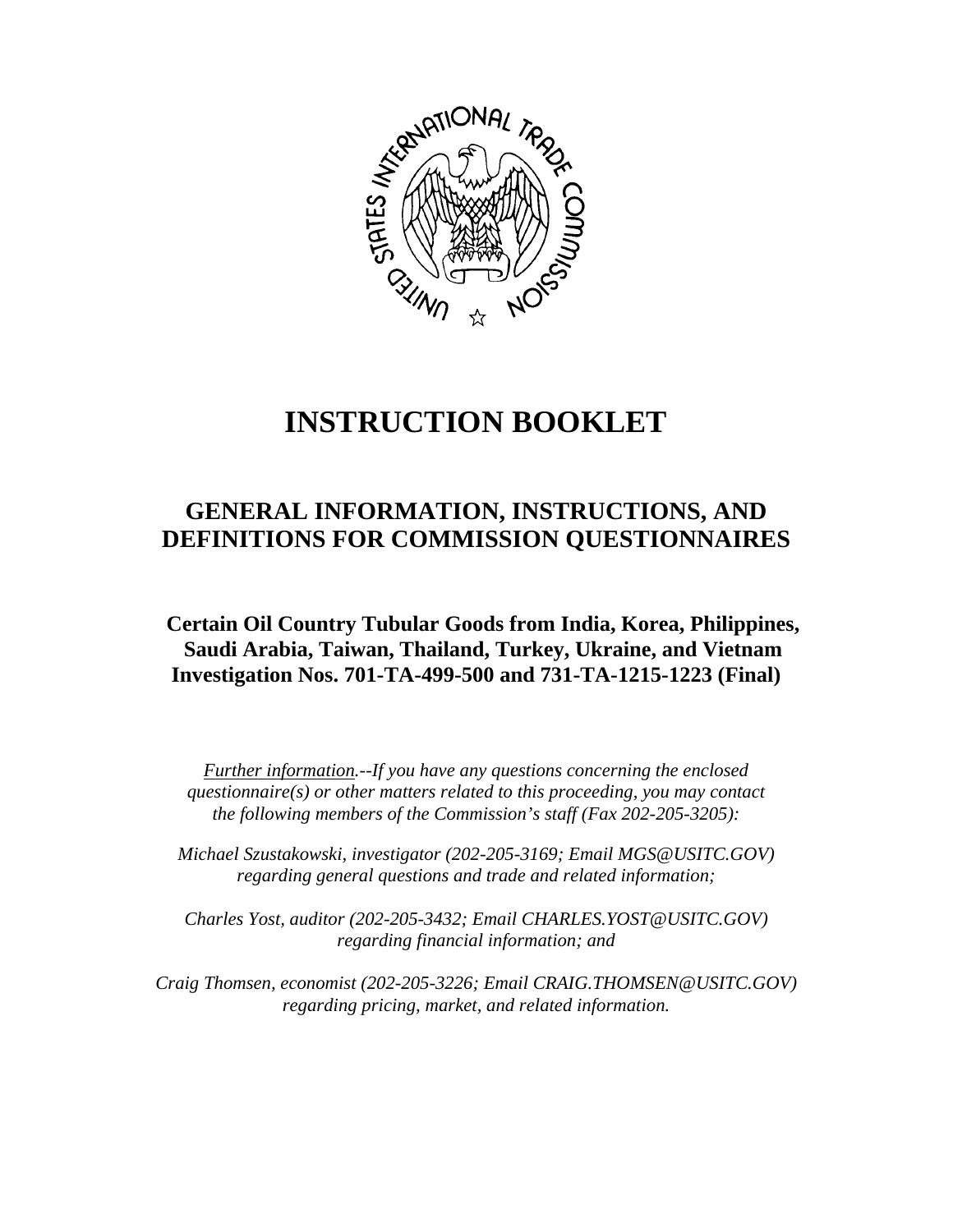# **GENERAL INFORMATION**

*Background*.-- This proceeding was instituted in response to a petition filed on July 2, 2013 by United States Steel Corporation, Pittsburgh, PA; Maverick Tube Corporation, Houston, TX; Boomerang Tube LLC, Chesterfield, MO; Energex, a division of JMC Steel Group, Chicago, IL; Northwest Pipe Company, Vancouver, WA; Tejas Tubular Products Inc., Houston, TX; TMK IPSCO, Houston, TX; Vallourec Star, L.P., Houston, TX; and Welded Tube USA, Inc.; Lackawanna, NY. Countervailing and/or antidumping duties may be assessed on the subject imports as a result of this proceeding if the Commission makes an affirmative determination of injury, threat, or material retardation, and if the U.S. Department of Commerce makes an affirmative determination of subsidization and/or dumping.

Questionnaires and other information pertinent to this proceeding are available at **http://wwwqa.usitc.gov/trade\_remedy/731\_ad\_701\_cvd/investigations/2014/octg/finalphase.h tm**. Please direct questions regarding the questionnaire and correspondence to Michael Szustakowski (mgs@usitc.gov, 202-205-3169) at the U.S. International Trade Commission, 500 E Street, SW, Washington, D.C. 20436. Correspondence may be sent to the above address or via FAX to 202-205-3205. Hearing-impaired individuals can obtain information regarding this proceeding via the Commission's TDD terminal (202-205-1810).

*Due date of questionnaire(s)*.--Please submit the completed importers' and purchasers' questionnaire(s) to the United States International Trade Commission so as to be received by no later than May 2, 2014, and the completed U.S. producers' and foreign producers' questionnaire(s) so as to be received by no later than May 9, 2014. Because Commission staff might contact you with questions during the course of the proceeding, save the final version of the document(s) and retain all files and worksheets associated with the completed questionnaire(s). Please also retain a copy of the final document that you submit.

*Service of questionnaire response(s)*.--In the event that your firm is a party to this proceeding, you are required to serve a copy of the questionnaire(s), once completed, on parties to the proceeding that are subject to administrative protective order (see 19 CFR  $\S 207.7$ ). A list of such parties is maintained by the Commission's Secretary and may be obtained by calling 202-205-1803. A certificate of service must accompany the copy of the completed questionnaire(s) you submit (see 19 CFR § 207.7).

*Confidentiality*.--The commercial and financial data furnished in response to the enclosed questionnaire(s) that reveal the individual operations of your firm will be treated as confidential by the Commission to the extent that such data are not otherwise available to the public and will not be disclosed except as may be required by law (see  $19$  U.S.C.  $\S$  1677f). Such confidential information will not be published in a manner that will reveal the individual operations of your firm; however, general characterizations of numerical business proprietary information (such as discussion of trends) will be treated as confidential business information only at the request of the submitter for good cause shown.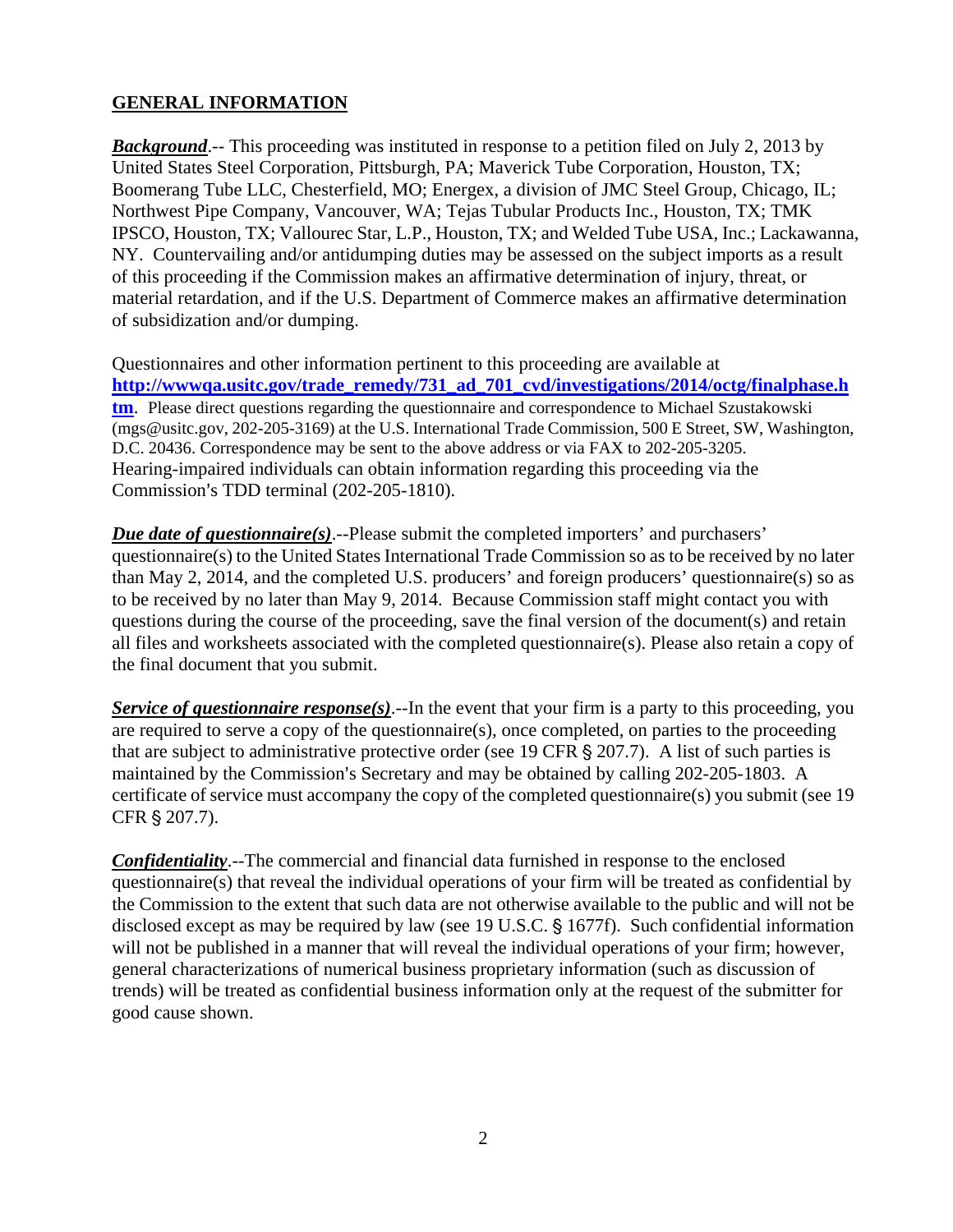# **GENERAL INFORMATION--***Continued*

*Verification***.--The information submitted in the enclosed questionnaire(s) is subject to audit and verification by the Commission. To facilitate possible verification of data, please keep all of your files, worksheets, and supporting documents used in the preparation of the questionnaire response(s).**

*Release of information*.--The information provided by your firm in response to the questionnaire(s), as well as any other business proprietary information submitted by your firm to the Commission in connection with this proceeding, may become subject to, and released under, the administrative protective order provisions of the Tariff Act of 1930 (19 U.S.C. § 1677f) and section 207.7 of the Commission's Rules of Practice and Procedure (19 CFR § 207.7). This means that certain lawyers and other authorized individuals may temporarily be given access to the information for use in connection with this proceeding or other import-injury proceedings conducted by the Commission on the same or similar merchandise; those individuals would be subject to severe penalties if the information were divulged to unauthorized individuals.

#### **INSTRUCTIONS**

*Answer all questions*.--Do not leave any question or section blank unless a questionnaire expressly directs you to skip over certain questions or sections. If the answer to any question is zero or "none", enter the number zero or "none". **If information is not readily available from your records in exactly the form requested, furnish carefully prepared estimates.** Answers to questions and any necessary comments or explanations should be entered in the space provided or in a separate MS Word document submitted along with the questionnaire(s). If your firm is completing more than one questionnaire in connection with this proceeding (i.e., a producer, importer, and/or purchaser questionnaire), you need not respond to duplicated questions in the questionnaires.

*Consolidate all U.S. establishments*.--Report the requested data for your establishment(s) located in the United States. **Firms operating more than one establishment should combine the data for all establishments into a single report.**

*Electronic completion***.—Please electronically enter your responses into the Commission provided MS Word document**. The MS Word versions of all the questionnaires in this proceeding are available online at the ITC web page or may be obtained directly from the Commission's Investigator, Michael Szustakowski (mgs@usitc.gov, 202-205-3169).

*Electronic submission***.--** Responding firms should submit their questionnaire responses electronically in MS Word format. The submission of questionnaire responses in the MS Word format allows the Commission to electronically extract data from questionnaires and thus, compile, assess, and analyze submitted data more efficiently and promptly. Furthermore, the electronic submission of questionnaires completed in MS Word facilitates the Commission's ability to produce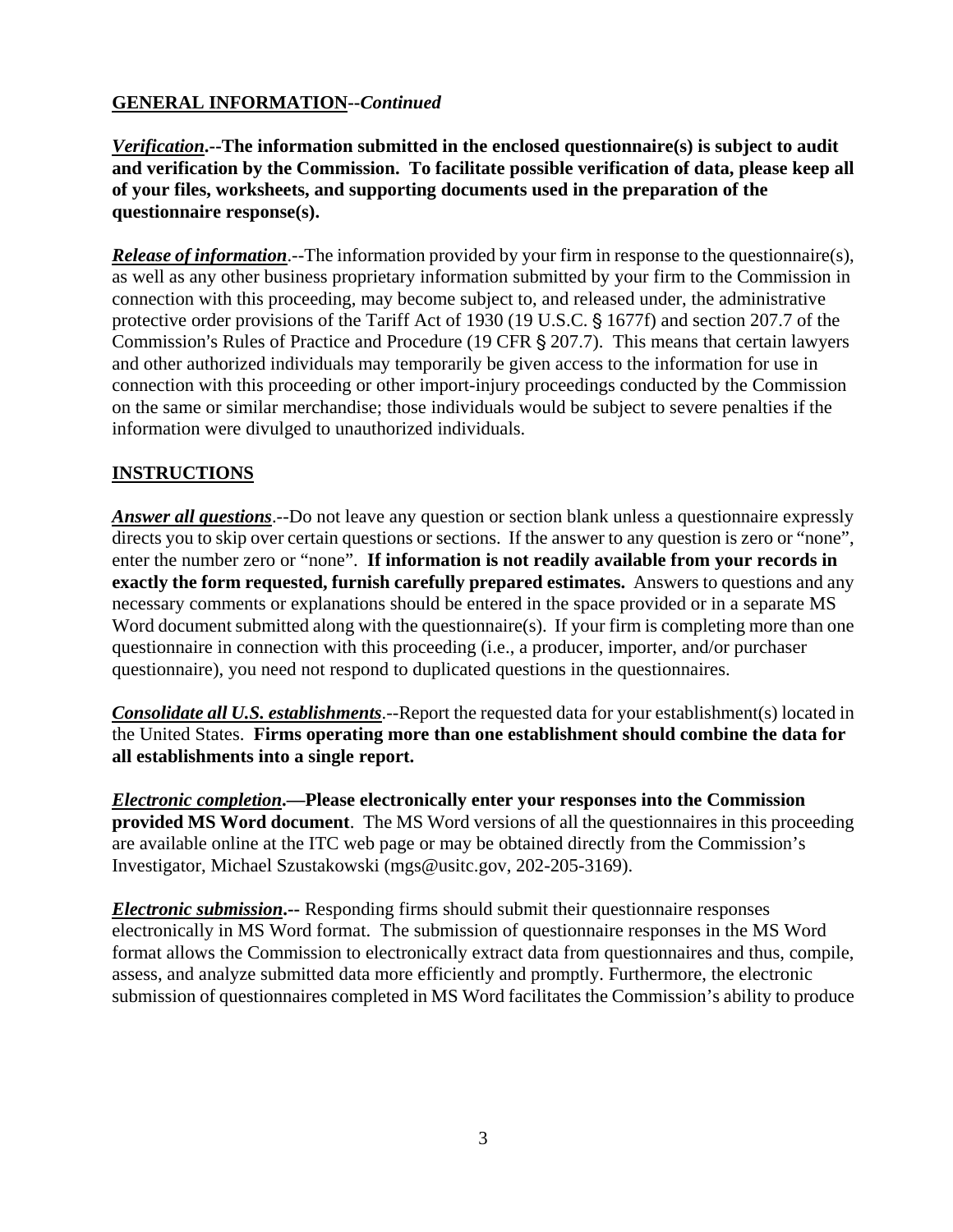documents that comply with Section 508 of the Rehabilitation Act of 1973. There are three electronic submissions options detailed below.

# **OPTIONS FOR FILING**

This questionnaire is available as a "fillable" form in MS Word format on the Commission's website **http://wwwqa.usitc.gov/trade\_remedy/731\_ad\_701\_cvd/investigations/2014/oct g/finalphase.htm**. *Please do not attempt to modify the format or permissions of the questionnaire document*. Please complete the questionnaire and submit it electronically using one of the methods noted below. If your firm is unable to complete the MS Word questionnaire or cannot use one of the electronic methods of submission, please contact the Commission for further instructions.

**• Upload via Secure Drop Box.**—Upload the completed questionnaire in MS Word format along with a scanned copy of the signed certification page (page 1) through the Commission's secure upload facility:

*Web address*: https://dropbox.usitc.gov/oinv/ *Pin*: **OCTG**

**• E-mail**.—E-mail your questionnaire to the investigator identified on page 1 of the Instruction Booklet; include a scanned copy of the signed certification page (page 1). Type the following in the e-mail subject line: BPI Questionnaire, **INV. NO. 499**. *Please note that submitting your questionnaire by e-mail may subject your firm's business proprietary information to transmission over an unsecure environment and to possible disclosure. If you choose this option, the Commission warns you that any risk involving possible disclosure of such information is assumed by the submitter and not by the Commission.* 

**• Compact disc (CD)**.—Copy your MS Word questionnaire onto a CD. Also please include a signed certification page (page 1), and mail to the U.S. International Trade Commission, 500 E. Street, SW, Washington, DC 20024. *It is strongly recommended that you use an overnight mail service. U.S. mail sent to government offices undergoes additional processing which not only results in substantial delays in delivery but may also damage CDs.* 

Note: If you are a party to the proceeding, and service of the questionnaire is required, such service should be made in paper form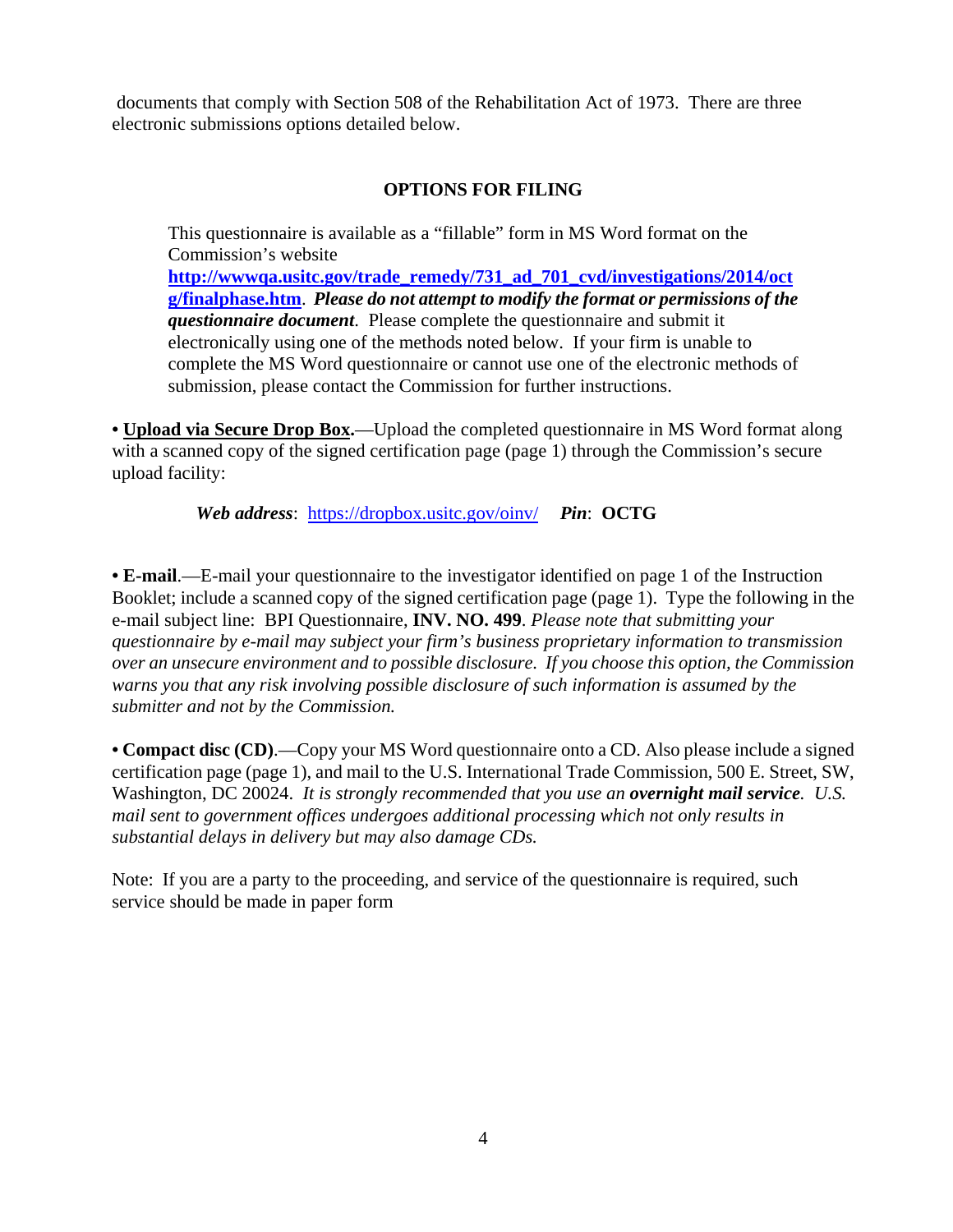#### **DEFINITIONS**

*Certain oil country tubular goods ("OCTG")*.-- Certain oil country tubular goods ("OCTG"), which are hollow steel products of circular cross-section, including oil well casing and tubing, of iron (other than cast iron) or steel (both carbon and alloy), whether seamless or welded, regardless of end finish (*e.g.*, whether or not plain end, threaded, or threaded and coupled) whether or not conforming to American Petroleum Institute ("API") or non-API specifications, whether finished (including limited service OCTG products) or unfinished (including green tubes and limited service OCTG products), whether or not thread protectors are attached. This definition also covers OCTG coupling stock. Casing or tubing containing 10.5 percent or more by weight of chromium; drill pipe; unattached couplings; and unattached thread protectors are excluded from this definition

The merchandise covered by this proceeding is currently imported under the following Harmonized Tariff Schedule of the United States ("HTSUS") statistical reporting numbers: 7304.29.10.10, 7304.29.10.20, 7304.29.10.30, 7304.29.10.40, 7304.29.10.50, 7304.29.10.60, 7304.29.10.80, 7304.29.20.10, 7304.29.20.20, 7304.29.20.30, 7304.29.20.40, 7304.29.20.50, 7304.29.20.60, 7304.29.20.80, 7304.29.31.10, 7304.29.31.20, 7304.29.31.30, 7304.29.31.40, 7304.29.31.50, 7304.29.31.60, 7304.29.31.80, 7304.29.41.10, 7304.29.41.20, 7304.29.41.30, 7304.29.41.40, 7304.29.41.50, 7304.29.41.60, 7304.29.41.80, 7304.29.50.15, 7304.29.50.30, 7304.29.50.45, 7304.29.50.60, 7304.29.50.75, 7304.29.61.15, 7304.29.61.30, 7304.29.61.45, 7304.29.61.60, 7304.29.61.75, 7305.20.20.00, 7305.20.40.00, 7305.20.60.00, 7305.20.80.00, 7306.29.10.30, 7306.29.10.90, 7306.29.20.00, 7306.29.31.00, 7306.29.41.00, 7306.29.60.10, 7306.29.60.50, 7306.29.81.10, and 7306.29.81.50.

The merchandise subject to the investigations may also be imported under the following HTSUS statistical reporting numbers: 7304.39.00.24, 7304.39.00.28, 7304.39.00.32, 7304.39.00.36, 7304.39.00.40, 7304.39.00.44, 7304.39.00.48, 7304.39.00.52, 7304.39.00.56, 7304.39.00.62, 7304.39.00.68, 7304.39.00.72, 7304.39.00.76, 7304.39.00.80, 7304.59.60.00, 7304.59.80.15, 7304.59.80.20, 7304.59.80.25, 7304.59.80.30, 7304.59.80.35, 7304.59.80.40, 7304.59.80.45, 7304.59.80.50, 7304.59.80.55, 7304.59.80.60, 7304.59.80.65, 7304.59.80.70, 7304.59.80.80, 7305.31.40.00, 7305.31.60.90, 7306.30.50.55, 7306.30.50.90, 7306.50.50.50, and 7306.50.50.70.

The HTSUS subheadings above are provided for convenience and customs purposes only. The written description of the scope of the investigation is dispositive.

*Firm*.--An individual proprietorship, partnership, joint venture, association, corporation (including any subsidiary corporation), business trust, cooperative, trustee in bankruptcy, or receiver under decree of any court.

*Related firm*.--A firm that your firm solely or jointly owned, managed, or otherwise controlled; a firm that solely or jointly owned, managed, or otherwise controlled your firm; and/or a firm that was solely or jointly owned, managed, or otherwise controlled by a firm that also solely or jointly owned, managed, or otherwise controlled your firm.

*Establishment*.--Each facility of a firm involved in the production, importation, and/or purchase of OCTG (as defined above), including auxiliary facilities operated in conjunction with (whether or not physically separate from) such facilities.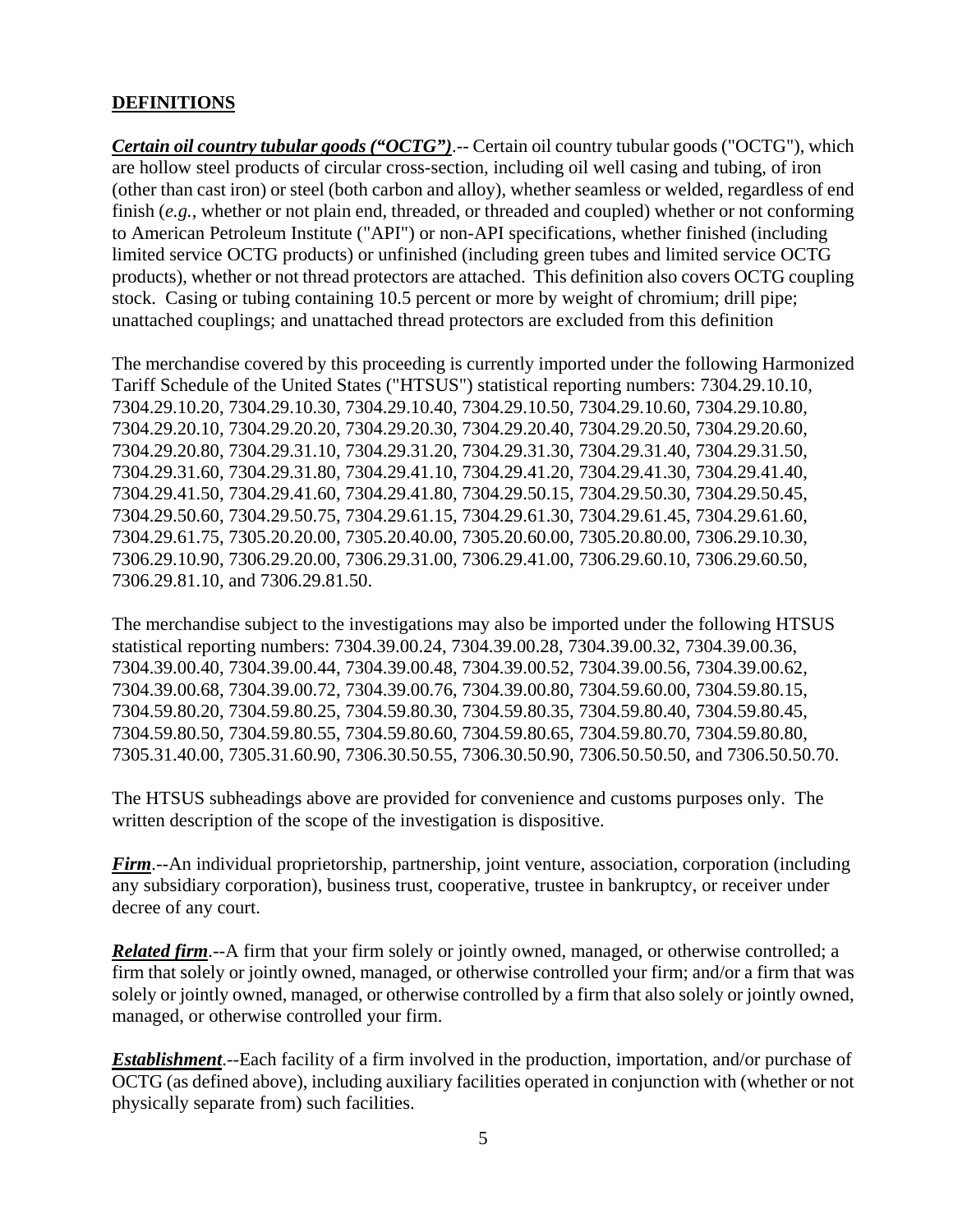#### **DEFINITIONS--***Continued*

*United States*.--For purposes of this proceeding, the 50 States, Puerto Rico, the U.S. Virgin Islands, and the District of Columbia.

*Importer*.--Any person or firm engaged, either directly or through a parent company or subsidiary, in importing OCTG (as defined above) into the United States from a foreign manufacturer or through its selling agent.

*Imports*.--Those products identified for Customs purposes as imports for consumption for which your firm was the importer of record (i.e., was responsible for paying any import duty) or consignee (i.e., to which the merchandise was first delivered).

*Import quantities*.--Quantities reported should be net of returns.

*Import values*.--Values reported should be landed, duty-paid values at the U.S. port of entry, including ocean freight and insurance costs, brokerage charges, and import duties (i.e., all charges except inland freight in the United States).

*Purchaser*.--Any person or firm engaged, either directly or through a parent company or subsidiary, in purchasing OCTG (as defined above) from another firm that produces, imports, or otherwise distributes OCTG.

*Purchases*.--Purchases from all sources, NOT including direct imports from foreign sources located outside of the United States (which should be reported in an importer questionnaire).

*Purchase quantities*.--Quantities reported should be net of returns.

*Purchase values*.--Values reported should be net values (i.e., gross purchase values less all discounts, allowances, rebates, and the value of returned goods), delivered to your U.S. receiving point.

*Shipments*.--Shipments of products produced in or imported by your establishment(s).

*Shipment quantities*.--Quantities reported should be net of returns.

*Shipment values*.--Values reported should be net values (i.e., gross sales values less all discounts, allowances, rebates, prepaid freight, and the value of returned goods), f.o.b. your U.S. point of shipment. The value of domestic shipments to the contracting firm under a toll agreement is the conversion fee (including profit).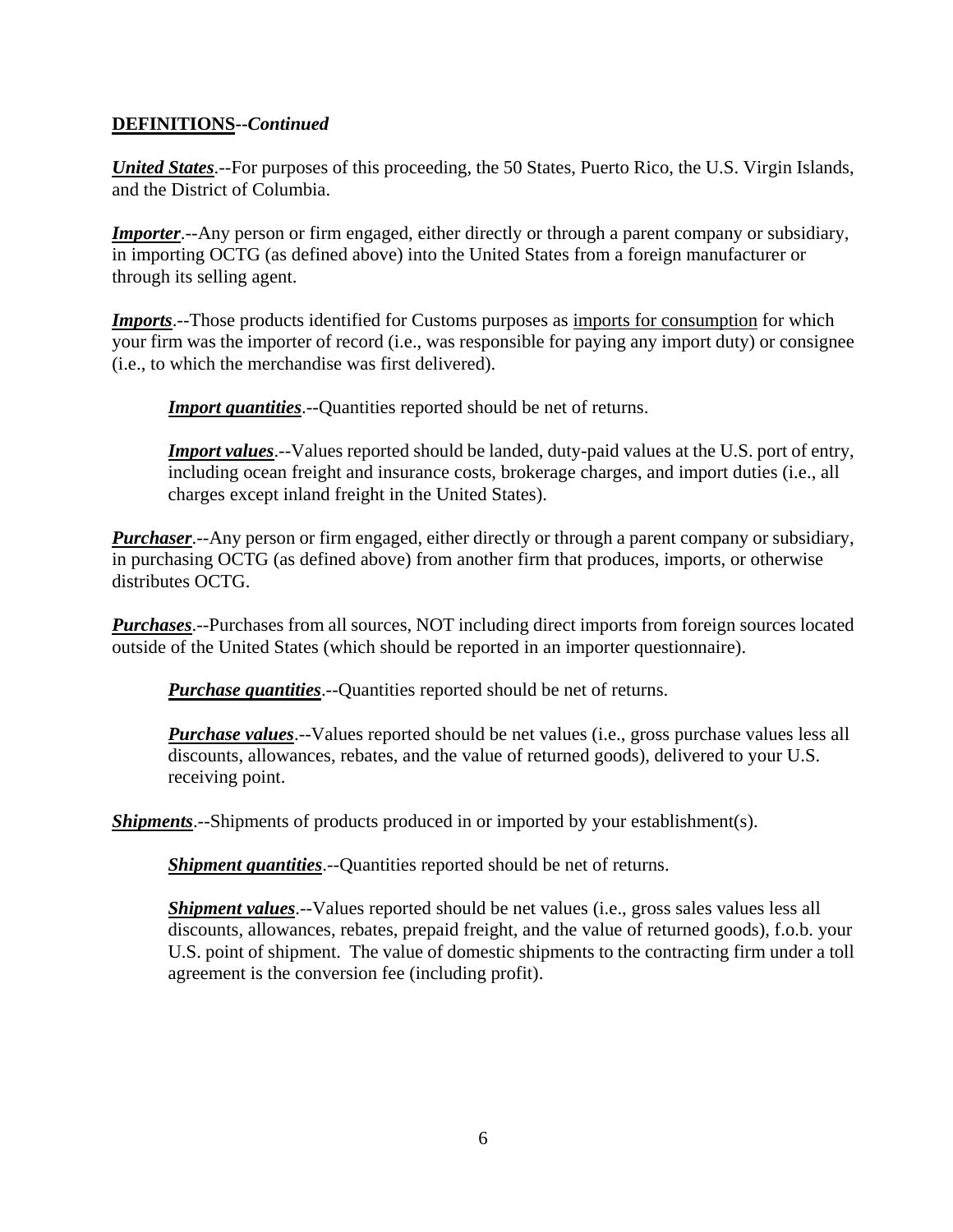#### **DEFINITIONS--***Continued*

#### *Types of shipments*:

*U.S. shipments*.--Commercial shipments, internal consumption, and transfers to related firms within the United States.

*Commercial shipments*.--Shipments, other than internal consumption and transfers to related firms, within the United States.

*Internal consumption*.--Product consumed internally by your firm.

*Transfers to related firms*.--Shipments made to related domestic firms.

**Export shipments**.--Shipments to destinations outside the United States, including shipments to related firms.

*Inventories*.--Finished goods inventory, not raw materials or work-in-progress.

#### **The following definitions apply only to the PRODUCER QUESTIONNAIRE.**

*Average production capacity*.--The level of production that your establishment(s) could reasonably have expected to attain during the specified periods. Assume normal operating conditions (i.e., using equipment and machinery in place and ready to operate; normal operating levels (hours per week/weeks per year) and time for downtime, maintenance, repair, and cleanup; and a typical or representative product mix).

*Toll agreement*.--Agreement between two firms whereby the first firm furnishes the raw materials and the second firm uses the raw materials to produce a product that it then returns to the first firm with a charge for processing costs, overhead, etc.

*Production*.--All production in your U.S. establishment(s), including production consumed internally within your firm and production for another firm under a toll agreement.

*PRWs*.--Production and related workers, including working supervisors and all nonsupervisory workers (including group leaders and trainees) engaged in fabricating, processing, assembling, inspecting, receiving, storage, handling, packing, warehousing, shipping, trucking, hauling, maintenance, repair, janitorial and guard services, product development, auxiliary production for plant's own use (e.g., power plant), recordkeeping, and other services closely associated with the above production operations.

*Average number employed*.--Add the number of employees, both full-time and part-time, for the 12 pay periods ending closest to the 15th of the month and divide that total by 12. For January-March periods, divide the 3-month total by 3.

*Hours worked*.--Include time paid for sick leave, holidays, and vacation time. Include overtime hours actually worked; do not convert overtime pay to its equivalent in straight-time hours.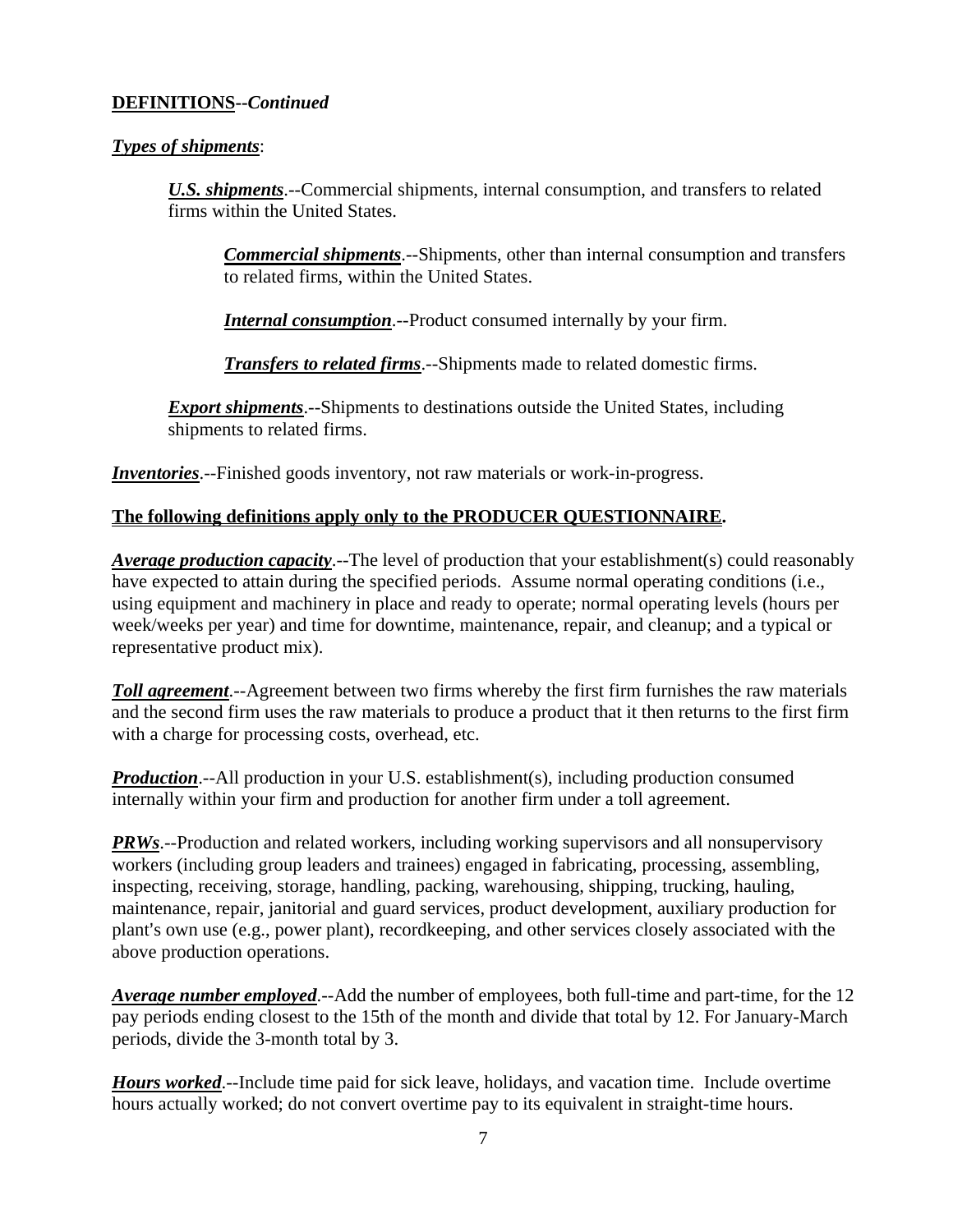# **DEFINITIONS--***Continued*

*Wages paid*.--Total wages paid before deductions of any kind (e.g., withholding taxes, old-age and unemployment insurance, group insurance, union dues, bonds, etc.). Include wages paid directly by your firm for overtime, holidays, vacations, and sick leave.

*Fiscal year*.--The 12-month period between settlement of your firm's financial accounts.

*Purchases other than direct imports*.--Purchases from U.S. producers, U.S. importers, and other U.S. sources.